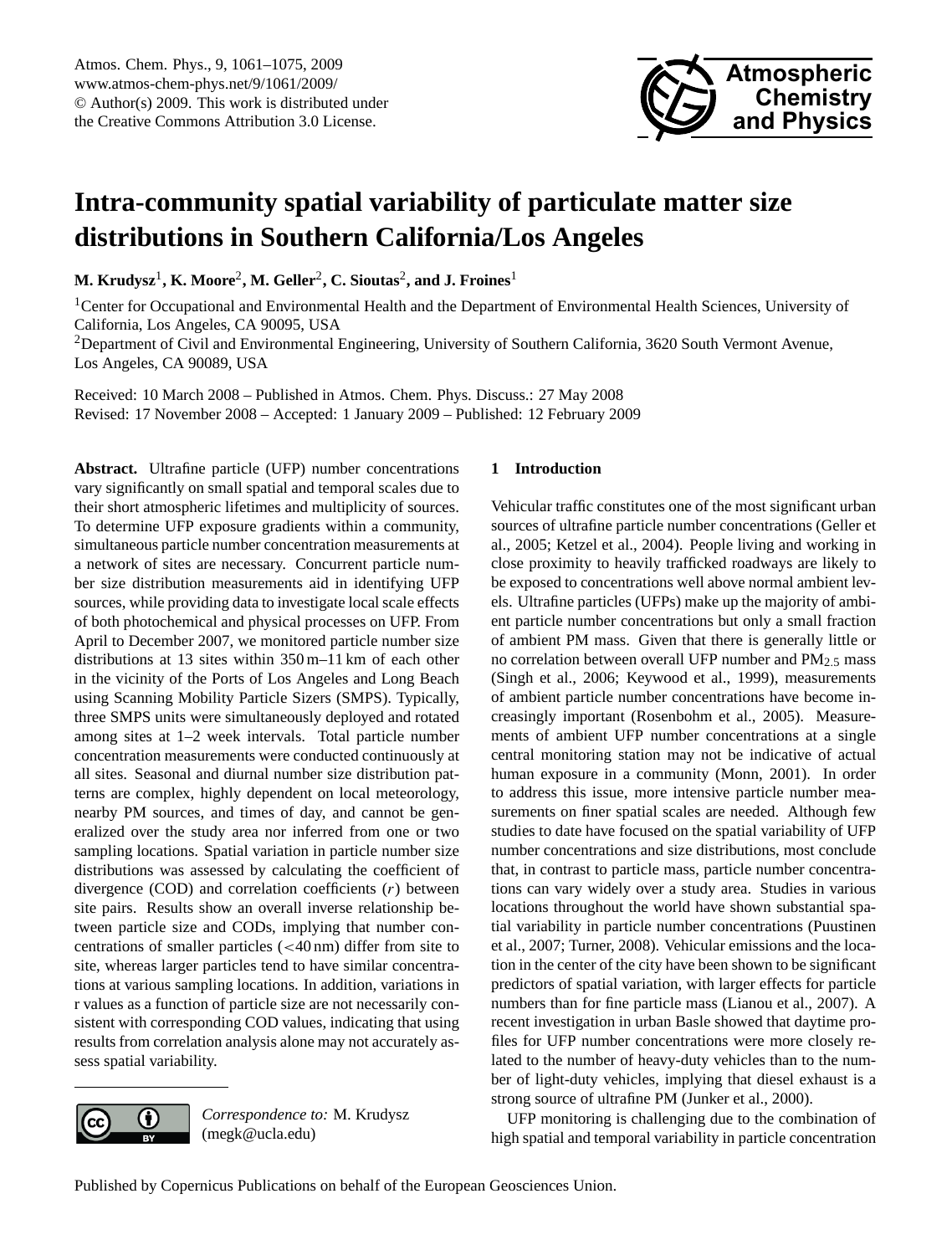

**Fig. 1.** SMPS sampling sites (latitude and longitude coordinates provided in Moore et al., 2009).

coupled with the expense to monitor at multiple locations. In addition, measurements of only UFP total number concentration do not provide information on particle number size distribution, which can be important from a health standpoint because of differences in respiratory deposition of differently sized particles (Kim and Jaques, 2000). Ambient aerosols undergo atmospheric transformation after emission from a source due to processes such as condensation of low volatility products of photochemical reactions, evaporation of higher volatility particle-bound species, dilution with clean air, entrainment of polluted air, and coagulation, thereby modifying the shape of the particle number size distribution (Jeong et al., 2004; Zhang and Wexler, 2002; Kerminen et al., 2007). Number size distribution measurements can help in identifying the types of aerosols present at different sampling sites and the effects of photochemistry and aerosol aging on a local scale.

Resolution of sources using particle number size distribution measurements in urban and suburban atmospheres can be difficult due to the collective influence of a wide range of sources and meteorological factors. A number of studies have shown that vehicular emissions and atmospheric transformation processes result in particle number size distributions with 2 or 3 dominant particle side modes. These modes arise from the evolution of the particles from tail pipes of vehicles to the urban atmosphere. Rapid dilution of the vehicle exhaust and the formation of nucleation mode particles smaller than 30 nm occurs within a few meters behind a moving vehicles, while particle growth through coagulation and other processes occurs within tens of meters from a vehicle (Zhang et al., 2004). Uni-modal particle number size distributions have also been found in urban environments, especially in close proximity to vehicular exhaust emissions. Only measurements taken with a thermodenuder showed that the size distribution consisted of the accumulation mode and the more volatile nucleation mode (Ronkko et al., 2007). In addition, for small distances behind a vehicle being investigated, no nucleation modes were observed, only a unimodal particle number size distribution (Morawska et al., 2007). Researchers have also noted that the size of the nucleation mode particles is really small and that at most driving conditions, the geometric mean diameter of nucleation mode is less than 10 nm. Limiting the lower measured size to  $>10$  nm can result in missing the nucleation mode, therefore the measurement range of the instruments is an important issue in nucleation mode studies (Ronkko et al., 2006).

Analysis of particle number size distributions can help to identify emissions from diesel versus gasoline vehicles, background urban emissions, secondary and transported aerosols, fresh versus aged particles, or differences between primary particles emitted from new and older engines (Su et al., 2004; Ogulei et al., 2007). In laboratory tests, gasoline and diesel engine exhaust showed particle number size distributions with mean diameters ranging from 40–80 nm and 60–120 nm, respectively (Harris and Maricq, 2001). In urban atmospheric conditions, heavy duty engines emit particles with mean diameters between 60 and 80 nm (Lehmann et al., 2003) and spark-ignition engine emissions show bimodal number size distributions with average values of the count median diameter ranging from 40 to 60 nm (Ristovski et al., 1998).

The objectives of this study were to measure particle number size distributions at multiple sites within a community impacted by numerous local sources and to identify the temporal profiles of particle number size distributions at each site. We investigated the spatial variability of PM as a function of particle size and quantitatively assessed these results using coefficients of divergence and correlation coefficients. Number size distribution measurements were conducted at 13 sites in the vicinity of the Ports of Los Angeles (PoLA) and Long Beach (PoLB) using Scanning Mobility Particle Sizers, with simultaneous measurements at three to four distinct sites. The health and environmental consequences of air pollution impacts resulting from goods movement are substantial, therefore accurate assessment of the spatial variability of UFP number concentrations and number size distributions can help in identifying exposure hotspots. A companion study of total UFP number concentrations is reported in Moore et al. (2009) and those results will not be discussed in detail here. These studies were conducted in conjunction with the multi-investigator Harbor Communities Monitoring Study sponsored by the California Air Resources Board.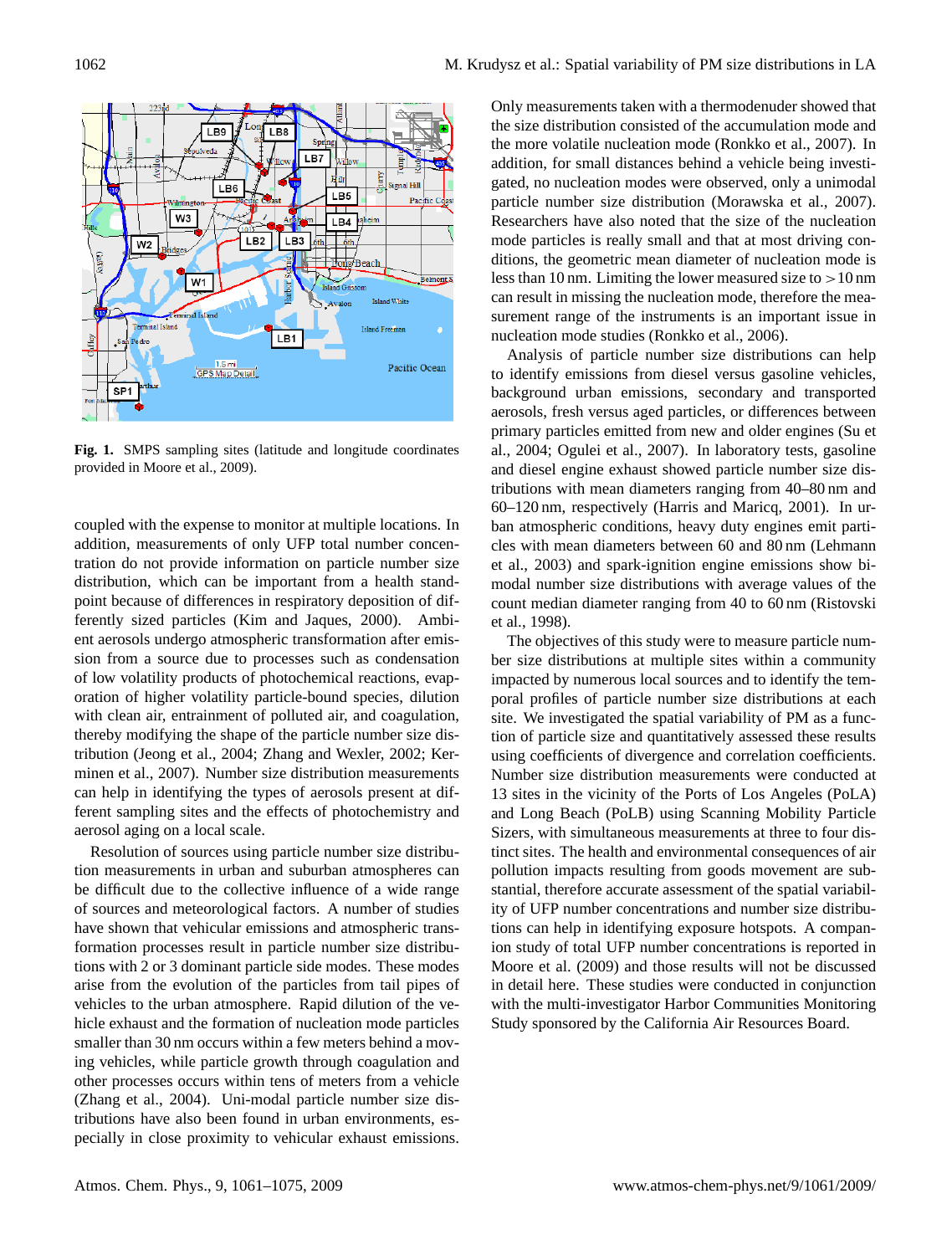#### **2 Experimental methods**

#### 2.1 Sampling sites

The sampling sites are located in the San Pedro/Wilmington/Long Beach, CA area, which includes a complex mix of industrial (refineries, power plants), and transportation sources (marine vessels, diesel trucks, port activities) influencing UFP number concentrations and size distributions. The community was monitored for a 9-month sampling period to capture the changes in particle size distribution associated with seasonal variations as well as the peak in port activities that occurs in October. Thirteen sampling sites are shown in Fig. 1. SP1 is located in the city of San Pedro, sites W1–W3 are located in Wilmington, and sites LB1–LB9 are part of the city of Long Beach. The sites are 320 m to 11 km apart and are located in and around the PoLA and PoLB. The ports are the entry point for almost half (40%) of all cargo entering the United States annually, and substantial growth in port container traffic is expected in the next ten years (Mercer Management Consulting, 2001). The combined Ports and related port activities such as ships, cargo handling equipment, locomotives, and heavy-duty diesel trucks are collectively a dominant source of criteria pollutants such as  $SO_2$  and  $NO_x$  in Southern California and are subject to increasing scrutiny.

During each 1 to 3-week sampling period, particle number concentrations and size distributions were measured simultaneously at two to four sampling sites. Table 1 shows the sampling period at each site, along with the number of valid observation in each sampling period, meteorological parameters, and particle number statistics. Except for the nearly continuous W2 data, monthly information from all the other sites includes only data from the actual sampling days. For example, July and December data include only 18 and 11 days, respectively. The sites sampled concurrently were chosen based on the proximity to each other to identify differences between sites on a macro-scale and the dissimilarity in potential sources influencing UFP concentrations. Each site was visited twice a week to download data and to ensure proper operation of all instruments.

SP1 is the background site located at the edge of the Pacific Ocean; it is mostly upwind of Port activities and is not close to significant motor vehicle traffic. It was sampled in the summer and the winter period to determine to what extent seasons influence particle number concentrations at a location impacted minimally by local combustion sources. Another background site, LB1, was chosen for comparison to the SP1 site and to determine how emissions from port activities influence particle number size distributions. Site W1 is across a shipping channel and is located north of the PoLA in an industrial area, away from heavily-traveled roadways. Site W2 is located at the intersection of Harry Bridges Boulevard and Fries Avenue, a major arterial roadway with significant diesel truck traffic and is also affected by both port activities and local traffic emissions. The site is directly north of the PoLA and south of the Wilmington city center. The W2 site was monitored continuously during the entire sampling period, thus allowing for both seasonal and spatial comparisons.

The LB2 and LB3 sites were sampled simultaneously in the spring. They are only 320 m apart from each other and are both influenced by heavy-duty diesel traffic. The I-710 splits the LB4 and the LB5 sites. LB5 is situated just west of the freeway whereas the LB4 site is 275 m east of that roadway. These sites were sampled concurrently during the summer for comparison of the differences in number size distributions between sites close to a major freeway with an approximately 25–30% heavy-duty diesel traffic, mainly from the Los Angeles port system (Zhu et al., 2002a). Another pair of concurrently sampled sites (LB8 and LB9) were chosen for their proximity to rail, the heavily diesel-impacted Terminal Island Freeway (SR-103), and the Intermodal Container Transfer Facility (ICTF) a transshipment/transfer point from truck to rail for cargo containers leaving the Ports. LB8 is located adjacent to a school immediately to the east of SR-103, and site LB9 is located approximately 20 m to the north of its termination at Willow Street. Sites W3, LB6, and LB7 are located in mostly residential portions of the study area and, number concentrations at these locations are influenced mostly by local vehicular emissions.

## 2.2 Instrumentation

A Condensation Particle Counter (CPC, TSI Model 3022A) was used to measure total particle number (PN) concentrations (results reported in Moore et al., 2009) and a Scanning Mobility Particle Sizer (SMPS, TSI Model 3936) was used to measure number based size distributions. The CPC has a 50% detection efficiency diameter of 7 nm increasing to ca. 100% for particles  $>20$  nm. The maximum detectable particle size reported by TSI is  $>3 \mu$ m. The SMPS system includes a long Differential Mobility Analyzer (TSI, Model 3081) and a butanol-based CPC. The system was set to measure particles in the size range from 14–736 nm with a total scanning time of 5 min, resulting in 111 size intervals. Aerosol Instrument Manager software (v8.0, TSI) was used to control the SMPS system, log data and export SMPS data. A Vantage Pro 2 Weather Station (Davis Instruments, Hayward, California), installed within 10 feet of the SMPS unit, collected meteorological data including temperature, humidity, and wind speed and direction at each site.

#### 2.3 Data processing/validation

The four SMPS units and CPC instruments used throughout the study were tested side-by-side for intra-instrument variability. All four instruments were set to sample the same aerosol simultaneously for approximately 48 h. As with the filed measurements, the instruments were set to measure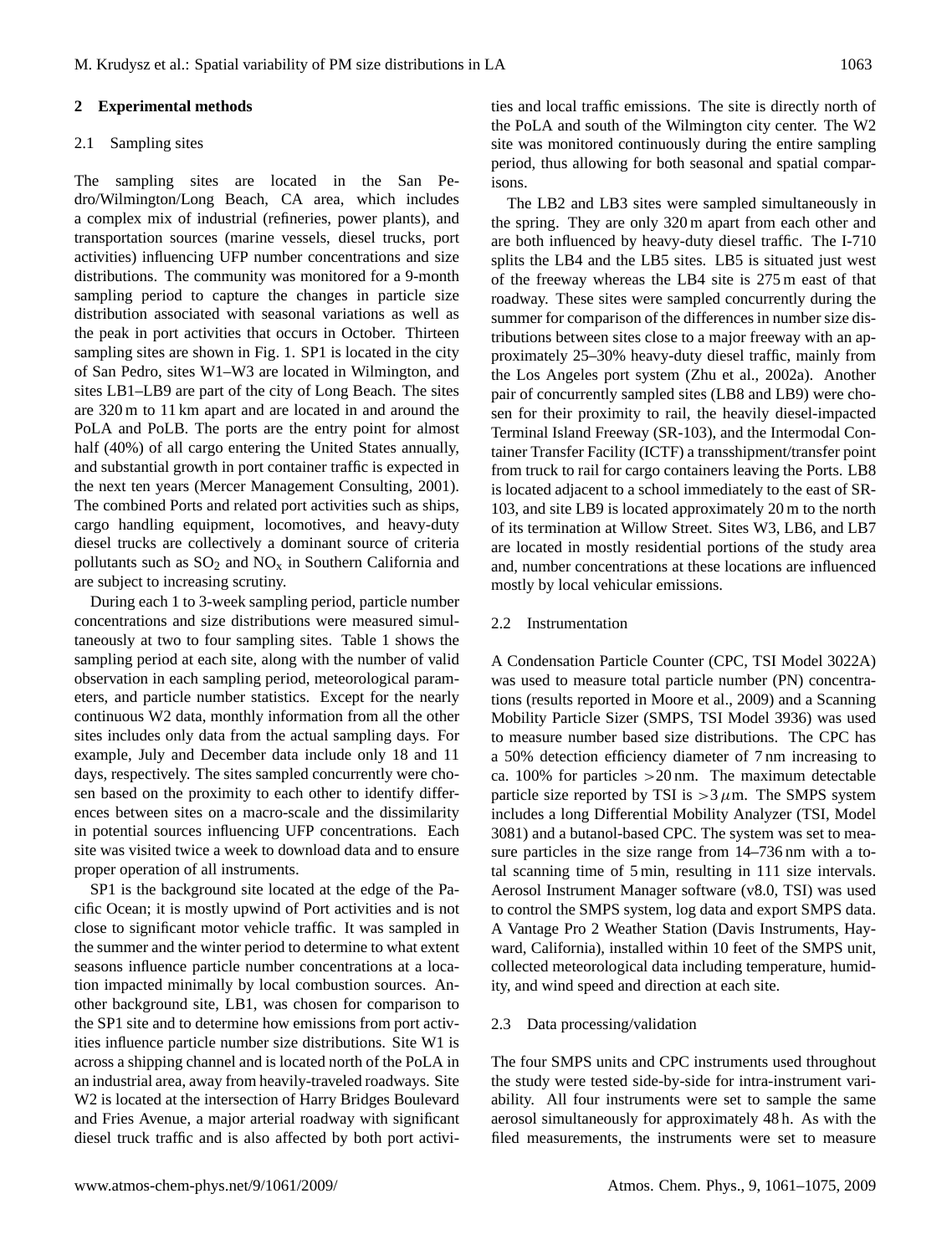**Table 1.** Site information for each sampling period. Sampling start and end dates, mean and standard deviations calculated from total particle concentrations, meteorological data, number of hourly means used in analyses, and the average geometric number mean and standard deviation particle size.

|                 | <b>Sampling Period</b> |            | Total Conc. (#/cc) |             | Meteorology                     |                                |                          | <b>SMPS</b>      |                     |                   |
|-----------------|------------------------|------------|--------------------|-------------|---------------------------------|--------------------------------|--------------------------|------------------|---------------------|-------------------|
| Site            | <b>Start</b>           | End        | Mean               | <b>SD</b>   | Mean<br>Temp<br>$({}^{\circ}C)$ | Mean<br>R <sub>H</sub><br>(% ) | Dominant<br>Wind         | $\boldsymbol{n}$ | Geo<br>Mean<br>(nm) | Geo<br>SD<br>(nm) |
| SP <sub>1</sub> | 12/6/2007              | 19/7/2007  | $6.3E + 03$        | $4.2E + 03$ | 18                              | 89.6                           | W                        | 269              | 73                  | 2.1               |
|                 | 28/11/2007             | 7/12/2007  | $1.3E + 04$        | $1.1E + 04$ | 14                              | 73.3                           | W                        | 228              | 61                  | 1.9               |
| W1              | 17/9/2007              | 2/11/2007  | $8.2E + 03$        | $4.7E + 03$ | 19                              | 67.4                           | $\mathbf N$              | 1025             | 60                  | 2.0               |
| W <sub>2</sub>  | 30/4/2007              | 8/5/2007   | $1.4E + 04$        | $8.0E + 03$ | 19                              | 52.9                           | $\ensuremath{\text{NW}}$ | 183              | 37                  | 2.0               |
|                 | 18/7/2007              | 27/7/2007  | $1.3E + 04$        | $7.9E + 03$ | 22                              | 71.8                           | N                        | 211              | 44                  | 2.1               |
|                 | 2/8/2007               | 31/8/2007  | $1.8E + 04$        | $2.1E + 04$ | 23                              | 66.5                           | $\mathbf N$              | 332              | 45                  | 2.2               |
|                 | 1/9/2007               | 30/9/2007  | $1.3E + 04$        | $8.3E + 03$ | 21                              | 65.2                           | ${\bf N}$                | 514              | 46                  | 2.1               |
|                 | 1/10/2008              | 31/10/2007 | $1.6E + 04$        | $9.8E + 03$ | 19                              | 60.8                           | $\overline{N}$           | 744              | 43                  | 2.1               |
|                 | 1/11/2007              | 30/11/2007 | $1.6E + 04$        | $1.3E + 04$ | 16                              | 71.0                           | ${\bf N}$                | 570              | 45                  | 2.2               |
|                 | 1/12/2007              | 12/12/2007 | $2.1E + 04$        | $1.2E + 04$ | 13                              | 64.4                           | $\ensuremath{\text{NW}}$ | 281              | 37                  | $2.0\,$           |
| W <sub>3</sub>  | 15/5/2007              | 2/6/2007   | $9.3E + 03$        | 5.4E+03     | 18                              | 69.1                           | <b>SW</b>                | 334              | 47                  | 2.1               |
|                 | 13/10/2007             | 2/11/2007  | $2.5E + 04$        | $2.1E + 04$ | 20                              | 60.5                           | $\ensuremath{\text{NW}}$ | 456              | 34                  | 2.0               |
| LB1             | 27/11/2007             | 6/12/2007  | $1.9E + 04$        | $1.2E + 04$ | 15                              | 71.7                           | <b>NW</b>                | 215              | 43                  | 1.9               |
| LB <sub>2</sub> | 6/4/2007               | 4/5/2007   | $1.1E + 04$        | $6.2E + 03$ | 16                              | 66.5                           | <b>SW</b>                | 244              | 42                  | 1.9               |
|                 | 3/11/2007              | 12/11/2007 | $2.6E + 04$        | $1.4E + 04$ | 16                              | 83.2                           | <b>NW</b>                | 176              | 46                  | 2.0               |
| LB <sub>3</sub> | 6/4/2007               | 7/5/2007   | $1.8E + 04$        | $1.1E + 04$ | 16                              | 72.0                           | ${\bf S}$                | 426              | 42                  | 1.9               |
| LB4             | 2/8/2007               | 17/9/2007  | $1.3E + 04$        | $7.1E + 03$ | 23                              | 64.7                           | ${\bf N}$                | 681              | 41                  | 1.9               |
| LB5             | 28/8/2007              | 17/9/2007  | $3.0E + 04$        | $1.8E + 04$ | 23                              | 65.6                           | ${\bf N}$                | 478              | 44                  | 2.0               |
| LB6             | 2/11/2007              | 12/11/2007 | $1.6E + 04$        | $7.5E + 03$ | 16                              | 83.0                           | W                        | 241              | 35                  | 1.9               |
| LB7             | 23/7/2007              | 26/8/2007  | $1.9E + 04$        | $1.1E + 04$ | 23                              | 71.7                           | <b>SW</b>                | 588              | 44                  | 2.0               |
| LB8             | 15/5/2007              | 10/6/2007  | $8.1E + 03$        | $5.3E + 03$ | 17                              | 74.0                           | <b>SW</b>                | 636              | 43                  | 2.0               |
|                 | 13/8/2007              | 28/8/2007  | $1.2E + 04$        | 5.9E+03     | 23                              | 68.5                           | W                        | 332              | 42                  | 2.0               |
|                 | 12/11/2007             | 27/11/2007 | $2.7E + 04$        | $1.7E + 04$ | 16                              | 68.8                           | W                        | 288              | 58                  | 2.0               |
| LB <sub>9</sub> | 29/6/2007              | 24/7/2007  | $1.3E + 04$        | $6.6E + 03$ | 22                              | 73.9                           | SW                       | 252              | 46                  | 2.0               |
|                 | 12/11/2007             | 22/11/2007 | $2.0E + 04$        | $1.1E + 04$ | 17                              | 74.1                           | $NE$                     | 247              | 44                  | 2.0               |

particles in the size range from 14–736 nm with a total scanning time of 5 min. One of the well-characterized SMPS was used as a reference instrument to determine the channel-bychannel response of the other instruments. Based on this characterization, a size-specific correction factor for each SMPS was calculated. The size distribution data obtained after application of the correction factors were compared for the four instruments. Results indicated that the instruments did not differ from each other by more than 10%. The correction factors obtained from the side-by-side comparisons were applied to the data collected in the field before data analysis. Corrections to the number size distributions for SMPS inlet losses due to diffusion were calculated as a function of particle diameter using Gormley-Kennedy equations.

Results from each 5-min scan were examined to exclude outliers and the data were converted to hourly averages. Validation of the data obtained by the SMPS system was performed by comparing total particle number concentrations calculated by summing across all size intervals to results obtained from the total count CPC. Although the SMPS system showed on average 20–30% lower total particle number concentrations, the hourly averages obtained from the two units were highly correlated  $(r>0.9)$ . Whereas the CPC measures number concentrations for particles ranging from 7 nm to  $>3 \mu$ m, the SMPS configuration used in this study counted particles in the size range from 14–736 nm. Therefore, the SMPS only measured a portion of the particle size range that the CPC detected. Also, the reason why some of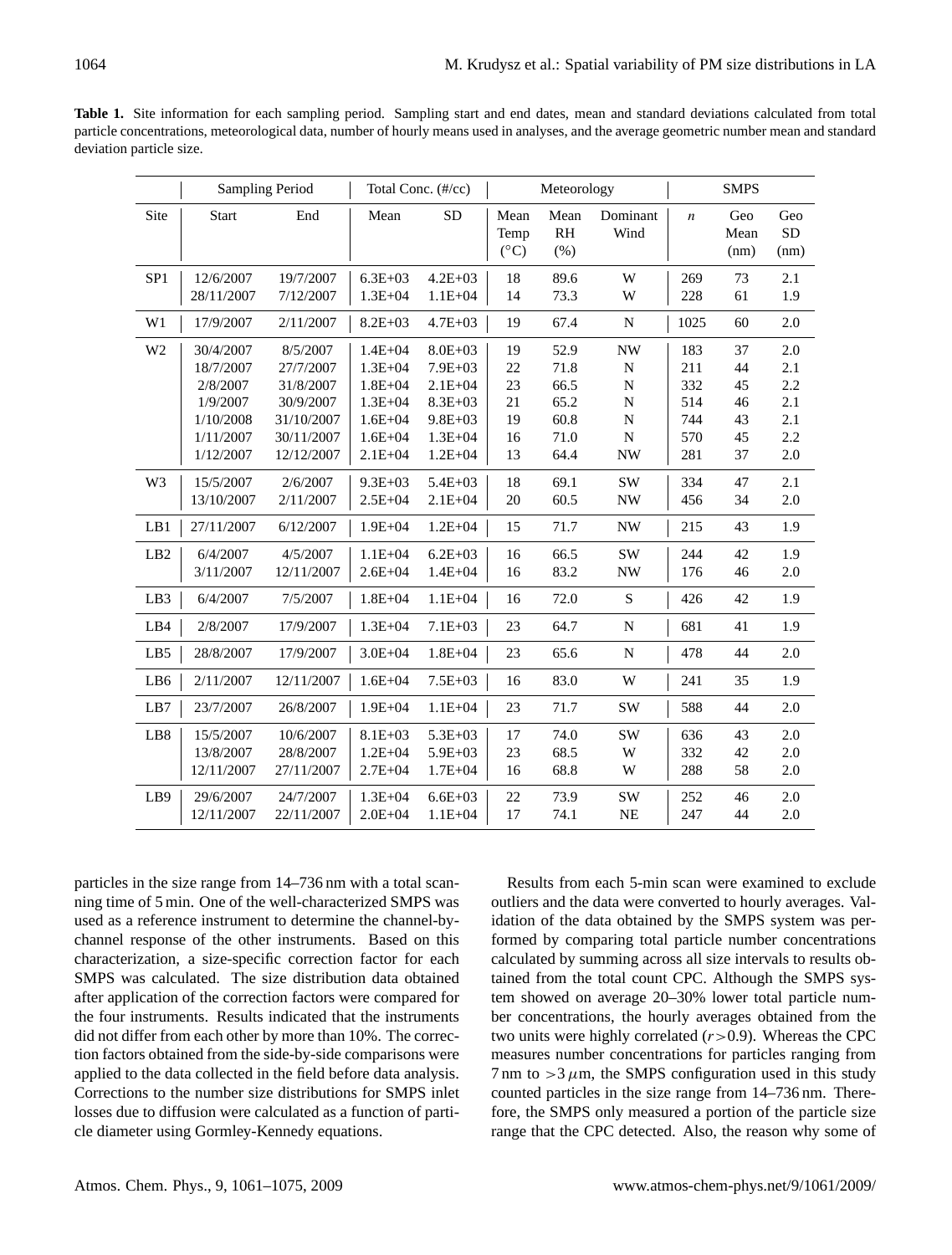11 a.m.–2 p.m. W W W S N NW NW NW W S SW SW W SW 3–7 p.m. NW NW NW N NW NW NW NW NW W W NW N SW

**Table 2.** Diurnal patterns in wind direction for selected sites and sampling periods.

the particles detected by the CPC were not accounted for by the SMPS may result from the wrong correction of the charging and size dependent detection efficiencies inside the Electrostatic Classifier by the AIM software. Additional observations using an APS conducted simultaneously at many of the sampling sites indicated that very few particles larger than 700 nm are expected, therefore, it is likely that the real difference between the CPC and the SMPS total particle counts was in the 7–14 nm range.

## 2.4 Statistical analysis

Accurate assessment of intraurban spatial variability requires analysis using correlation coefficients in conjunction with coefficients of divergence and absolute concentration differences between sites (Wilson et al., 2005). Spearman correlations were used to determine the relationships among the sampling sites. Spatial variability was further assessed by calculating the coefficients of divergence (COD). The COD provides information on the degree of uniformity between sampling sites and is defined as

$$
COD_{fh} = \sqrt{\frac{1}{n} \sum_{i=1}^{n} \left( \frac{x_{if} - x_{ih}}{x_{if} + x_{ih}} \right)^2}
$$
 (1)

Where  $x_{if}$  is the *i*th hourly averaged concentration at a given size interval measured at site  $f$ ,  $f$  and  $h$  are two different sites, and *n* is the number of observations. Small COD values imply similarities between the concentrations measured at various sites, while COD values approaching unity indicate vast differences between sites. The accuracy of the number concentration measurements is limited by statistical error at the higher end of the number size distribution. Therefore, the last 19 size intervals (covering the range of 385–736 nm) were combined into 3 size bins (385–414 nm, 429–495 nm, 514–736 nm) for the COD analysis. This binning resulted in less than 10% uncertainty in particle number concentrations in each bin.

COD analysis has been used previously to assess spatial variability, and thorough reviews of these studies are available elsewhere (Wilson et al., 2005; Turner, 2008). Similar to previous reports, COD values greater than approximately 0.20 are indicative of a relatively heterogeneous spatial distribution (Wilson et al., 2005).

## **3 Results/discussion**

#### 3.1 Meteorology

Meteorological data are shown in Tables 1 and 2. Average temperatures and relative humidity did not differ appreciably from site to site, although seasonal variation was observed. Data from site W2 indicate a drop in temperatures from July to December, but stable relative humidity levels throughout the sampling period. For most of the sites, northerly and westerly winds dominated in the sampling area. Diurnal wind profiles from selected sites indicate differences in wind patterns at various sampling sites. For example, wind directions from the west to southwest, consistent with sea breeze and converging air flows around the Palos Verdes peninsula are found at the SP1 site during the night and morning hours in the summer. West to northerly winds influence the LB1 site during the evenings and nights, but southerly winds occur during the midday. The diurnal wind patterns indicate that, although winds originate mostly from the north to west, southerlies can occur. Differences in wind patterns during this study provide clues regarding the sources influencing each site's particle number size distribution. A more complete discussion of the overall wind patterns at each study site is provided in Moore et al. (2009).

#### 3.2 Particle number size distributions

SMPS data from each site resulted in 111 size intervals (95 size intervals in the COD and correlation analyses), which allow the determination of the relationship between sites as a function of particle size. Number size distributions varied widely from site to site, and were influenced by changing meteorological conditions and PM sources. Modes were present at a number of different particle sizes and they changed rapidly between measurements. Figure 2a–g shows average particle number size distributions for each site and sampling period. The standard error of the mean for each sampling period, not shown for clarity, at most of the sites was on the order of  $20-30\%$ ,  $20\%$ ,  $10\%$ , and  $\lt 5\%$  for particle sizes  $\approx$  30 nm, 30–100 nm, and 100–150 nm, and 150–730 nm, respectively. Due to instrument limit of detection, particles less than 14 nm were not accounted for; therefore, the results presented here do not include a possible nucleation mode (Ronkko et al., 2006).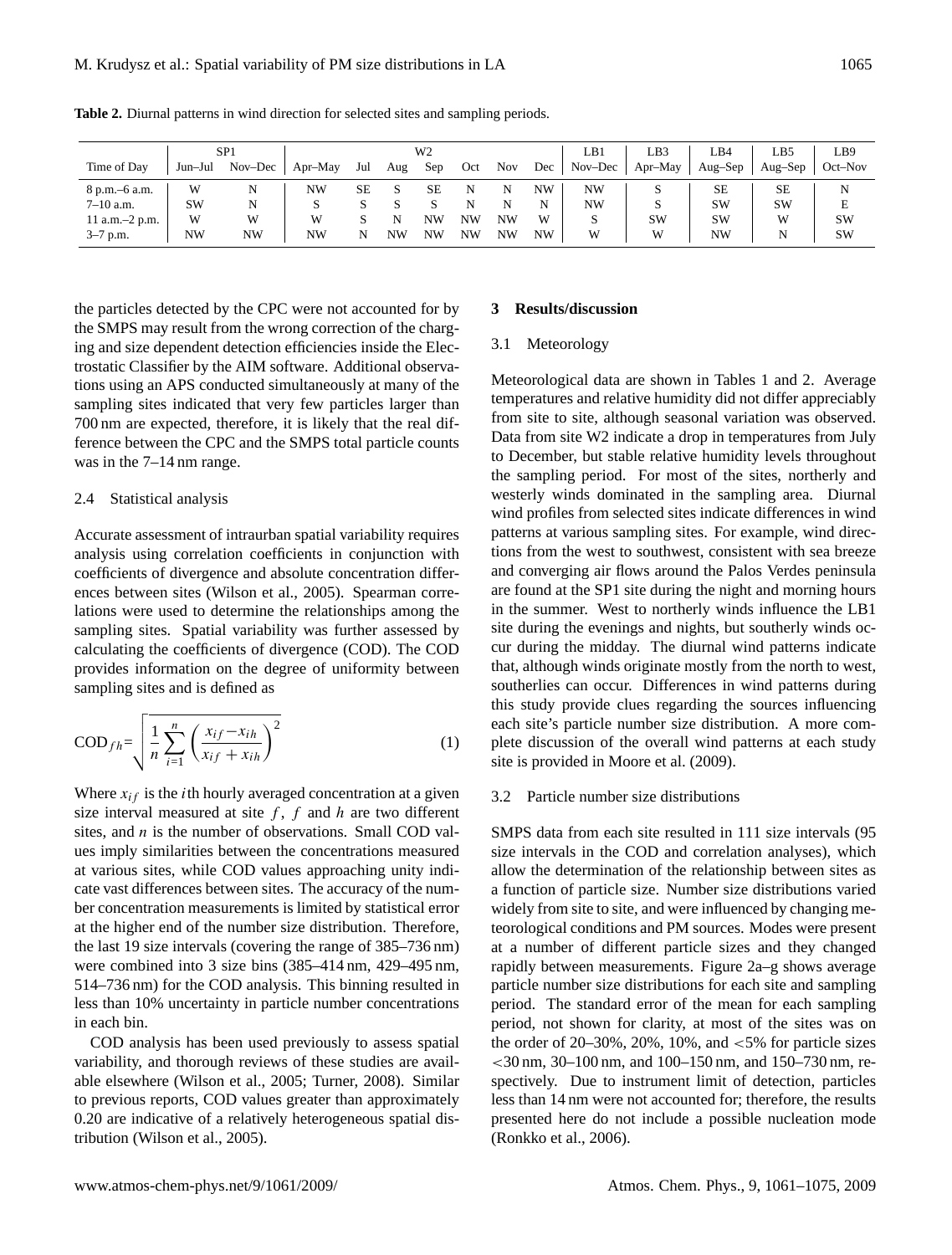

**Fig. 2.** Average number-based particle size distributions measured during each sampling period at each site.

For most of the sites, a single mode is present at particle sizes 20–60 nm, although modes and shapes of number size distributions vary depending on the site, time of day, and season. Other studies conducted in close proximity to vehicular exhaust have observed unimodal size distributions due to the high nucleation mode concentrations. A number of previous studies have also characterized urban aerosols by single modes (Ronkko et al., 2006, 2007; Morawska et al., 2007).

Although sources other than vehicular emissions impact the study sites (refineries, power plants, port operations, and marine vessels), their influence on the size distribution measured in this study is most likely overshadowed by the proximity of sites to heavily trafficked roadways and the overwhelming volume of vehicular emissions. Industrial facilities, such as power plants and waste incineration plants have been shown to exhibit bimodal size distributions with nuclei modes located between 20–30 nm and 30–40 nm,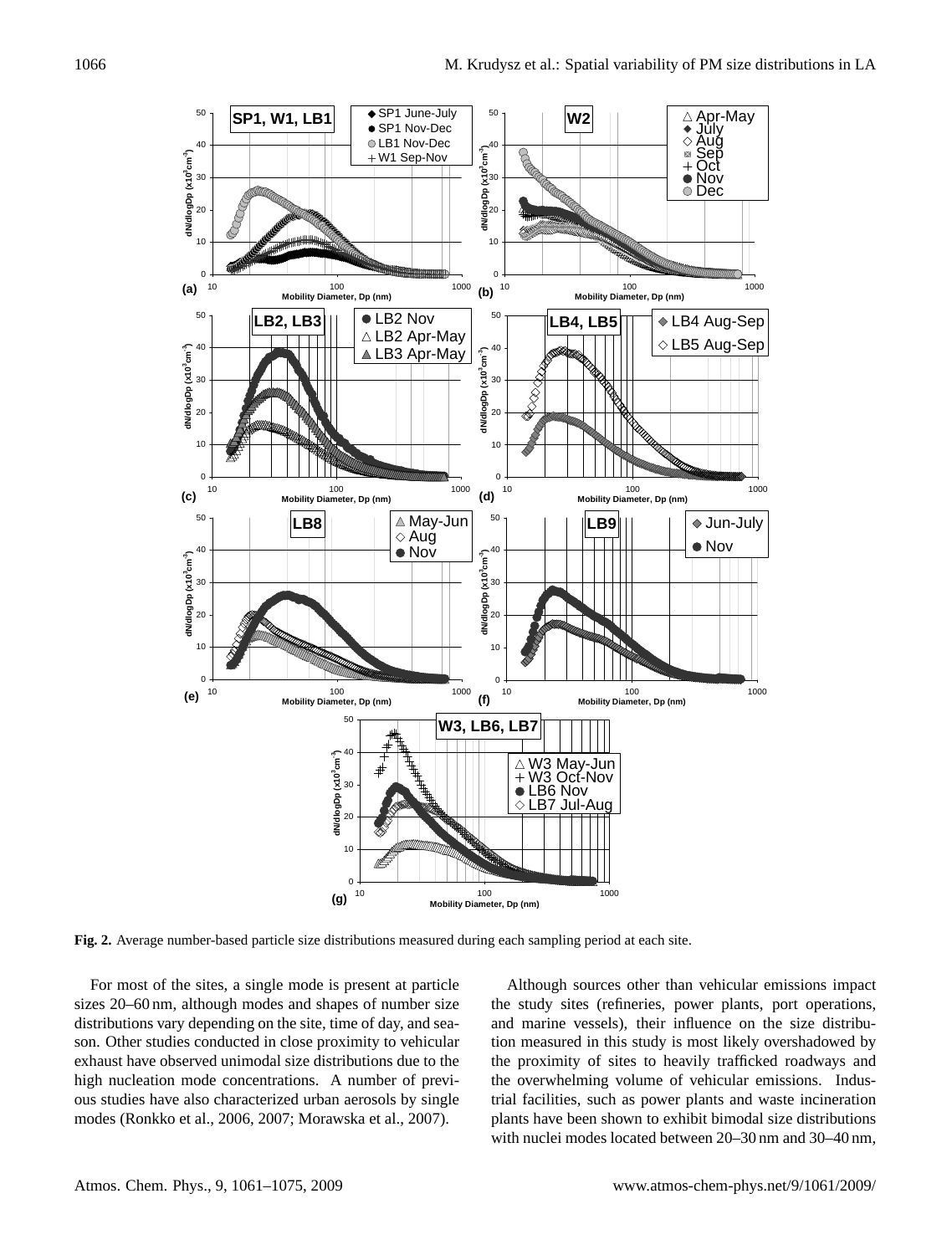and accumulation modes between 50–55 nm and 80–140 nm (Morawska et al., 2006; Maguhn et al., 2003). These studies acknowledged that while the location of the modes was stable, the concentration of particles within these modes was variable, making one or the other mode less visible in the distribution. The absence of this bimodality in our data set, therefore, can be attributed to either absence or insignificant impact of industrial sources, or the limitation of using particle number size distributions to discern industrial emissions from vehicular emissions.

#### 3.2.1 Seasonal variability

Where data were available, seasonal variations were observed between the summer and fall/winter months. Number size distributions from the November and December periods show overall higher concentrations. Seasonal differences are observed at LB2, LB8, LB9, and W3 (Fig. 2c, e, f). Previous investigations of particle number size distributions in the Long Beach area show that average particle number concentrations are higher in winter than in the summer and that larger number median diameters in winter compared to summer may be due to higher relative humidity contributing to growth of particles by condensation of water vapor (Singh et al., 2006). The decreased mixing height observed in the Los Angeles region during the winter season can influence particle number concentrations. Total particle number concentrations calculated by summing across all size intervals measured by the SMPS (Table 1) and simultaneous measurements of total particle number concentrations (Moore et al., 2009) show distinct seasonal patterns, with relatively higher levels observed in the fall/winter than in the summer. During the fall, Santa Ana wind conditions with strong, dry offshore wind flows, mostly in late October did not result in appreciably different particle number size distributions.

Background sites, SP1, W1, and LB1 are grouped together in Fig. 2a. Lowest concentrations are observed at SP1 during the summer, with similar concentrations for particles <20 nm in November and December. The increase in number concentrations for particles 20–120 nm can be attributed to the shifts in wind patterns during late November and early December. Mostly calm and northerly winds were observed during the night and morning hours, bringing particles from the heavilytrafficked Wilmington area, the Port of Los Angeles, and local traffic in San Pedro as well as Port trucking on arterial streets. A similar number size distribution is observed at the W1 site during the fall season, with a predominant mode at around 50–70 nm and average geometric number mean particle size of 60 nm (Table 1). The broader mode with larger particle sizes at the background locations compared to the inland sites, LB2–LB9, where modes occur at 20–30 nm and average geometric mean diameters are between 33–46 nm, is consistent with previous studies comparing urban areas to coastal and background locations (Turner, 2008; Weijers et al., 2004).

W2 was sampled continuously from April to December and shows seasonal differences in particle number concentrations (Fig. 2b). Lowest concentrations for particles <20 nm are observed in September, followed by August, July, October, April–May, November, and December. The peaks in the data are not necessarily consistent with peaks in port container traffic and associated peaks in truck traffic, which occur in August and September in advance of the holiday season (Port of Long Beach, 2007; Port of Los Angeles, 2007), suggesting that the increase in diesel traffic emissions does not alone increase UFP concentrations. Local traffic can influence particle number distributions as well. In contrast to the seasonal patterns discussed above for the other sites, W<sub>2</sub> shows that, although winter concentrations are relatively higher, spring and summer levels can also be high, especially for the smallest particles. Total particle number concentrations in Table 1 show highest levels in December, with lowest concentrations in the spring/summer, consistent with expected seasonal patterns.

Quantitative analysis on the meteorological parameters was outside of the scope of this study; therefore, only general trends in wind speeds and direction were used to explain seasonal differences observed in the data. No distinguishable differences in meteorological parameters can be identified to explain the seasonal differences, but shifts in winds and local traffic patterns on a diurnal basis may be responsible for the high particle levels during the spring and summer months. Previous investigations of seasonal patterns in the Long Beach area near the I-710 indicate that lower ambient temperatures favor greater particle number concentrations in the 6–25 nm size range and a smaller number concentration in the 50–200 nm particle size range (Zhu et al., 2004). These trends can be seen at LB3, LB8, and at W2.

#### 3.2.2 Diurnal variability

The diurnal and season patterns in particle number size distributions are shown in Fig. 3a–d. Corresponding wind directions at site W2 during the nighttime (20:00–06:00), morning commute (07:00–10:00), midday (11:00–14:00), and evening commute (15:00–19:00) are presented in Table 2. For most months, evening and nighttime particle number concentrations are lower than morning and daytime levels. Relatively higher particle number concentrations, especially for particles  $< 50 \text{ nm}$ , occur during the morning commute hours and stay elevated throughout the day, dropping in the evening. Particles in the 50–100 nm size range, associated with diesel fuel combustion (Mejia, 2008), also show higher concentrations during the morning commute hours, with lowest levels in the afternoon. A limited study of traffic counts conducted at the intersection of Harry Bridges and the I-110 in 2006 reveal a diurnal pattern in total vehicle counts, especially port-related heavy-duty diesel trucks (Houston, 2008), which may explain the diurnal patterns observed in particle number concentrations. Volumes of diesel trucks increase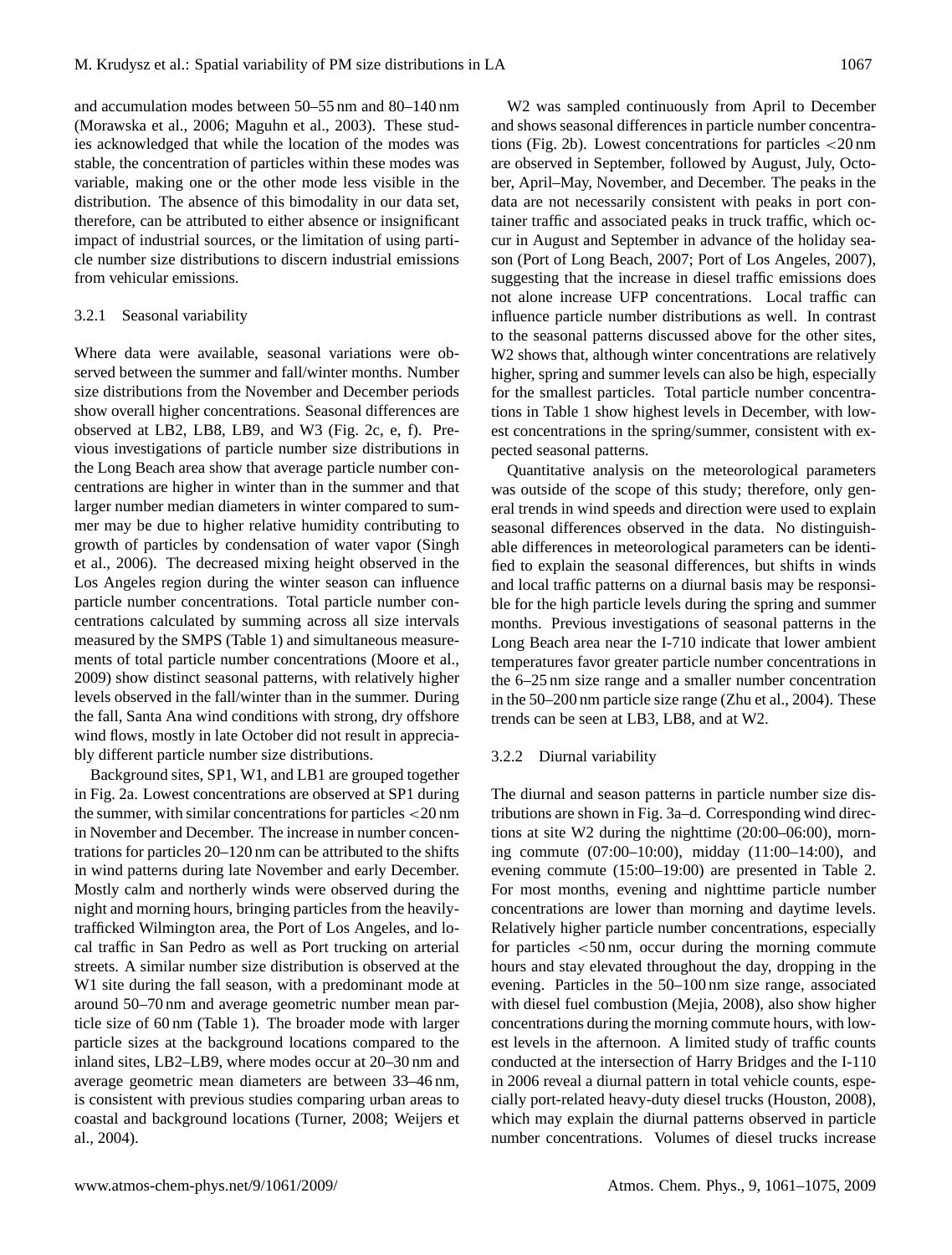

32 **Fig. 3.** Diurnal and seasonal patterns in number size distributions at site W2 during: **(a)** nighttime (20:00–06:00), **(b)** morning commute (07:00–10:00), **(c)** midday (11:00–14:00), and **(d)** evening commute (15:00–19:00). All times are Pacific Standard Time (PST).

during the morning commute hours, reaching approximately 400 trucks per hour by 09:00–10:00, and remain at around 300 trucks per hour throughout the day, increasing to 500 trucks during the 14:00–15:00 h. The wind shift from north to northwest as the day progresses from morning to evening further indicates that the diurnal pattern observed at W2 is driven by changes in UFP sources influencing the site.

Analysis of the diurnal patterns in number size concentrations at site W2 between weekdays (Monday–Friday) and weekends (Saturday and Sunday) are shown in Fig. S1 in the supplemental materials [\(http://www.atmos-chem-phys.](http://www.atmos-chem-phys.net/9/1061/2009/acp-9-1061-2009-supplement.pdf) [net/9/1061/2009/acp-9-1061-2009-supplement.pdf\)](http://www.atmos-chem-phys.net/9/1061/2009/acp-9-1061-2009-supplement.pdf). We did not find differences in the location of modes between weekdays and weekends, only differences in absolute particle number concentrations, where weekday particle numbers were higher than on the weekends for all time periods. Similar results have been found in other studies (Hussein et al., 2005). The biggest difference in particle number is expected due to the large volume of local passenger and truck traffic in the area.

Diurnal profiles for sites close to major emission sources, such as LB4 and LB5 show that minimum number concentrations occur during the nighttime hours, but maximum levels are highly dependent on the location of the sampling site (Figs. 4a–b). During the morning commute hours, a bi-modal distribution is observed at LB5, with a peak at 20–30 nm and a smaller one at 60–70 nm. Particle number size distributions from vehicular emissions have previously been shown to have a nucleation mode at around 20 nm arising from the condensation of organic species onto solid nuclei (Morawska and Zhang, 2002), or by binary homogeneous nucleation after the exhaust tube (Ronkko et al., 2006). A second submode has been found at around 60 nm arising from primary exhaust particles originating from fuel combustion or transformational growth of smaller particles by coagulation and vapor condensation (Geller et al., 2005; Jamriska et al., 2004). Number concentrations for particles in the size range of 40– 60 nm, associated with diesel engine emissions (Ntziachristos et al., 2007; Robert et al., 2007), remain relatively high throughout the day, decreasing into the evening and night.

## 3.2.3 Spatial variability

Our spatial variability analysis identified clear differences between concurrently sampled sites. COD values calculated for each site pair monitored simultaneously and then averaged across all pairs and sampling periods, show an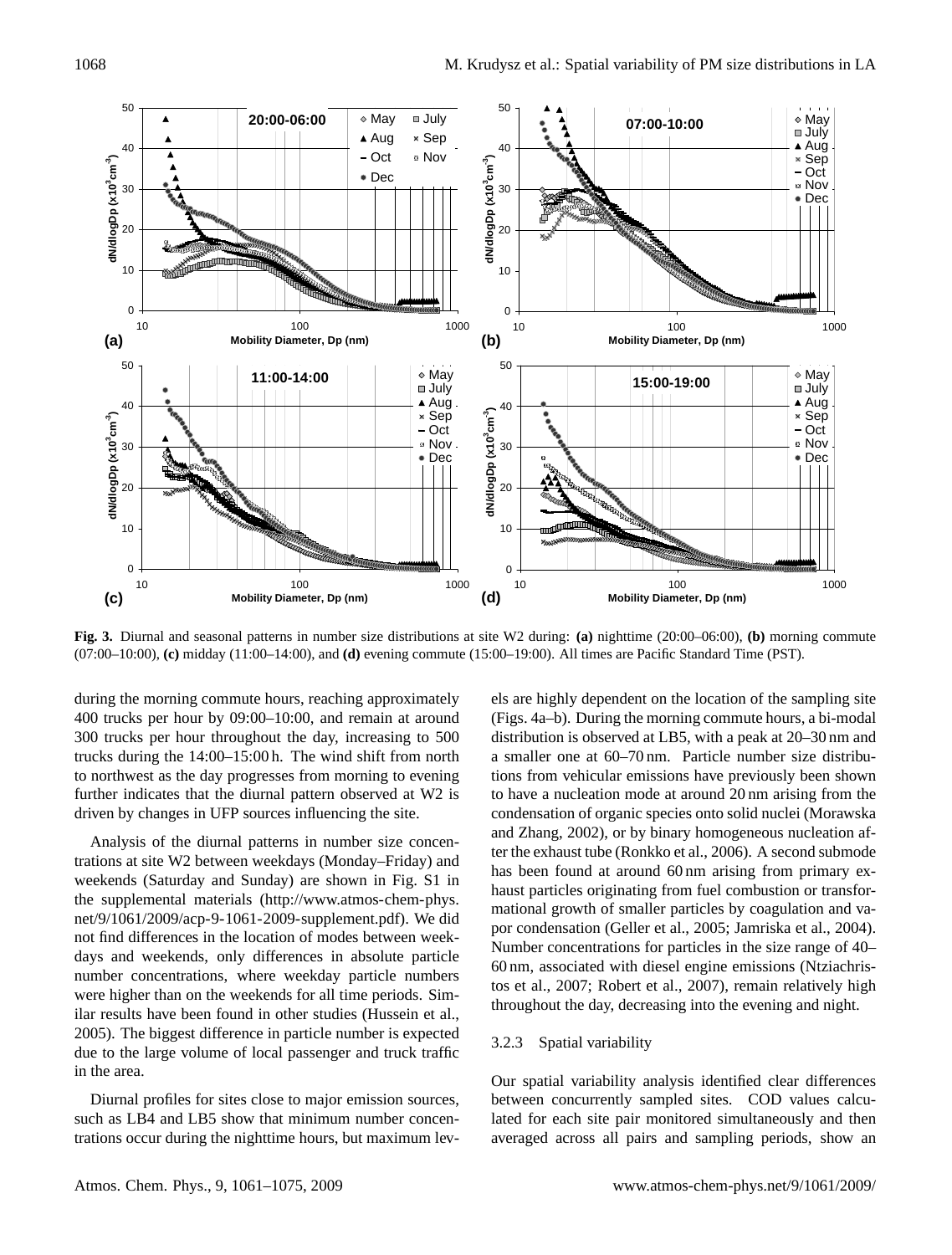

**Fig. 4.** Diurnal patterns in number size distributions at sites: **(a)** LB4 and **(b)** LB5.

inverse relationship between particle size and CODs (Fig. 5). Overall, number concentrations of particles less than 30 nm differ from site to site, whereas particles greater than 30 nm tend to have more similar concentrations at various sampling locations. Based on the previously discussed definition of spatial variability, results from this study show that, on average, COD values are greater than 0.2 for all particle sizes measured, suggesting moderate to high spatial heterogeneity. In addition to COD analysis, Spearman correlation coefficients  $(r)$  were used to measure the strength of association between two sampling sites, where high r values indicate that the contribution of particles were similar for both sites throughout the sampling period.

Comparison of background locations, SP1 and LB1 illustrated in Fig. 6a shows that even sites considered clean and relatively far away from most combustion sources show vast spatial differences. Very high spatial divergence is observed for particles <20 nm, with decreasing spatial heterogeneity for particles in the 20–40 nm size range. This difference is driven by much higher concentration in particles <30 nm at LB1 (Fig. 2a). Although both sites are located at the edge of the ocean, LB1 is close to the Port of Long Beach and is influenced by transient emissions from ships entering and



**Fig. 5.** Median and mean CODs across all sites and sampling periods.

at LB1. Appreciably higher overall particle number concenleaving the harbor, other diesel vehicle emissions servicing the incoming cargo, as well as auxiliary engines. Diurnal wind patterns (Table 2) show that differences in wind directions during the afternoon and evening hours can also contribute to these high UFP levels. The wind shift during the late fall period (November–December) created particle number size distributions influenced by emissions from the Port trations were measured at LB1 compared to SP1 (Table 1 and Moore et al., 2009). Strong correlations  $(r=0.7-0.8)$  indicate that although differences in absolute concentrations between the sites can be great for UFPs and smaller for accumulation range PM, sources influencing the differently sized PM are constant throughout the 10-day sampling period.

Particle number size distributions from ship emissions have shown pronounced nucleation modes (10–100 nm) and size distributions characteristic of vehicular emissions (Hyvarinen et al., 2008), although peaks in nucleation modes were dependent on engine type (Hobbs et al., 2000). Quickly vanishing Aitken mode (∼20 nm) has been found for ship plumes emitted in Asia (Lin et al., 2007). Bi-modal distributions have been observed, although the mode locations are ship-dependent. For example, some ship emissions have been characterized by a strong mode centered at 15 nm and a second but slightly weaker mode centered around 50 nm (Petzold et al., 2008), while others show a dominant mode <40 nm and another, much weaker mode in the range 70– 100 nm (Isakson et al., 2001). Mono-modal distributions with mean particle diameters of 25–40 nm and no accumulation modes have also been observed (Kasper et al., 2007). Although the average size distribution observed at SP1 during late fall/winter shows a single mode at ∼25 nm, due to the mixture of sources impacting that site, it is not possible to attribute the observed size distribution to ship emissions only.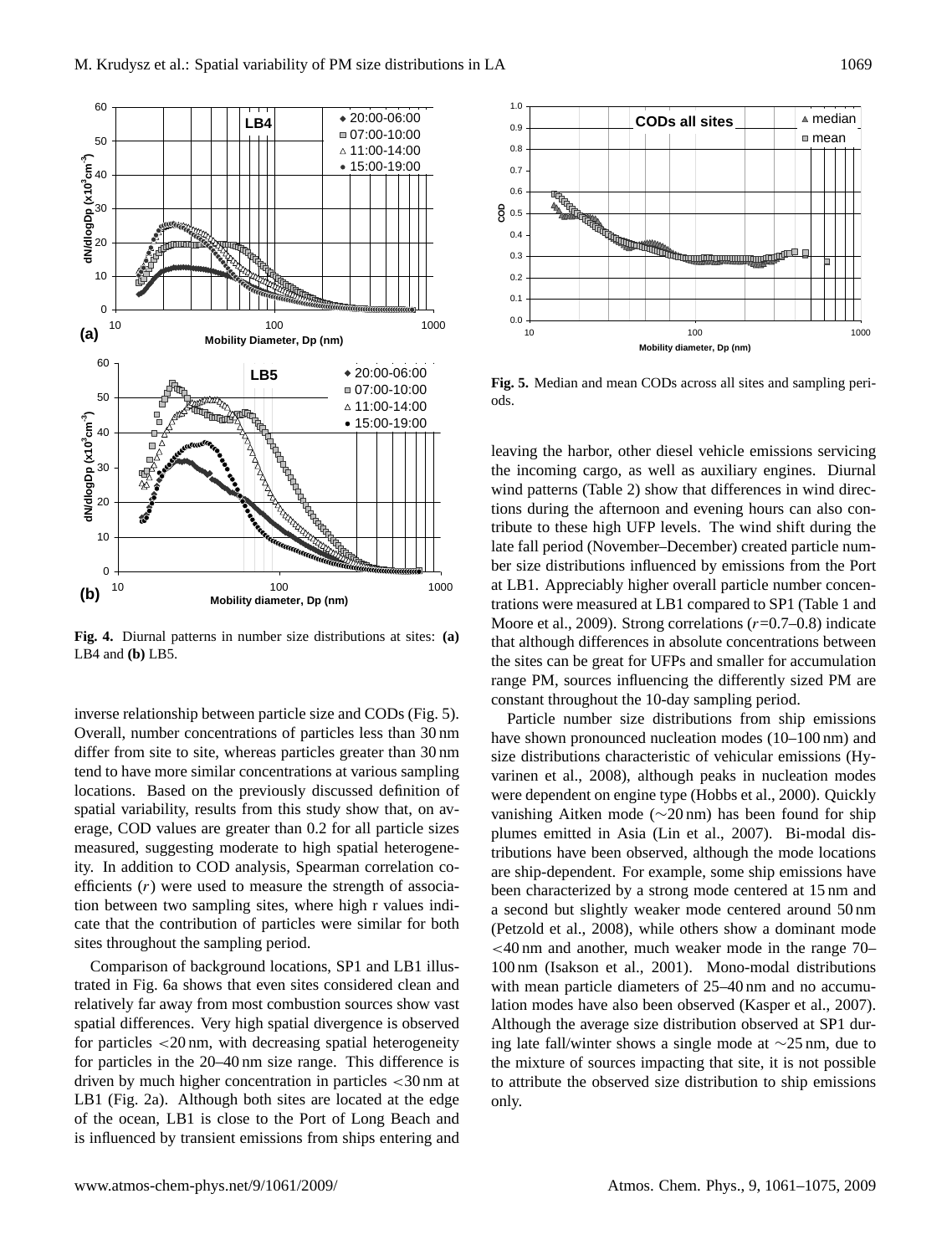

**Fig. 6.** CODs and correlations coefficients for selected site pairs. **(a)** SP1–LB1 in November–December, **(b)** LB2–LB3 in April–May, **(c)** LB4–LB5 in August–September, **(d)** LB8–LB9 in November, **(e)** W1–W3 in October, and **(f)** LB2 with selected sites (assorted months). Closed and open symbols indicated COD and r values, respectively.

Relatively low spatial divergence (COD=0.15–0.35) and high correlation coefficients  $(r=0.65-0.85)$  observed in Fig. 6b are expected for sites separated by only about 320 m and impacted by similar PM sources. A truck parking lot is adjacent to the LB3 site, and the LB2 site is no more than 15 m away from a major diesel truck route. Both sites exhibit similar particle number size distributions with average geometric number mean particle size of about 42 nm (Table 1) and modes at 20–30 nm and 30–40 nm at LB3 and LB2, respectively (Fig. 2c), characteristic of diesel exhaust emissions (Ntziachristos et al., 2007; Ogulei et al., 2007). Although both gasoline and diesel vehicles can emit particles in the 20–40 nm size range, particle number concentrations emitted from diesel vehicles dominate those emitted by gasoline-powered cars (Geller et al., 2005). Higher absolute concentrations at LB3 are attributed to the idling heavy-duty diesel trucks.

shapes of the size distributions are similar (Fig. 2d), with Results from concurrently sampled LB4 and LB5 show that sites separated by about 600 m can experience differences in particle number size distributions. Although the geometric mean diameters at 40–45 nm, LB5 is clearly influenced by more particles in all size ranges than LB4, which is further east of the freeway. Very high traffic emissions increase particle number concentrations in the 20–40 nm size range by two-fold at LB5 compared to LB4, consistent with previous observations on the I-710 (Westerdahl et al., 2005; Zhu et al., 2002b). CODs in Fig. 6c show a uniformly high spatial divergence (COD>0.40) between the two sites across all particle sizes. Correlation coefficients are uniform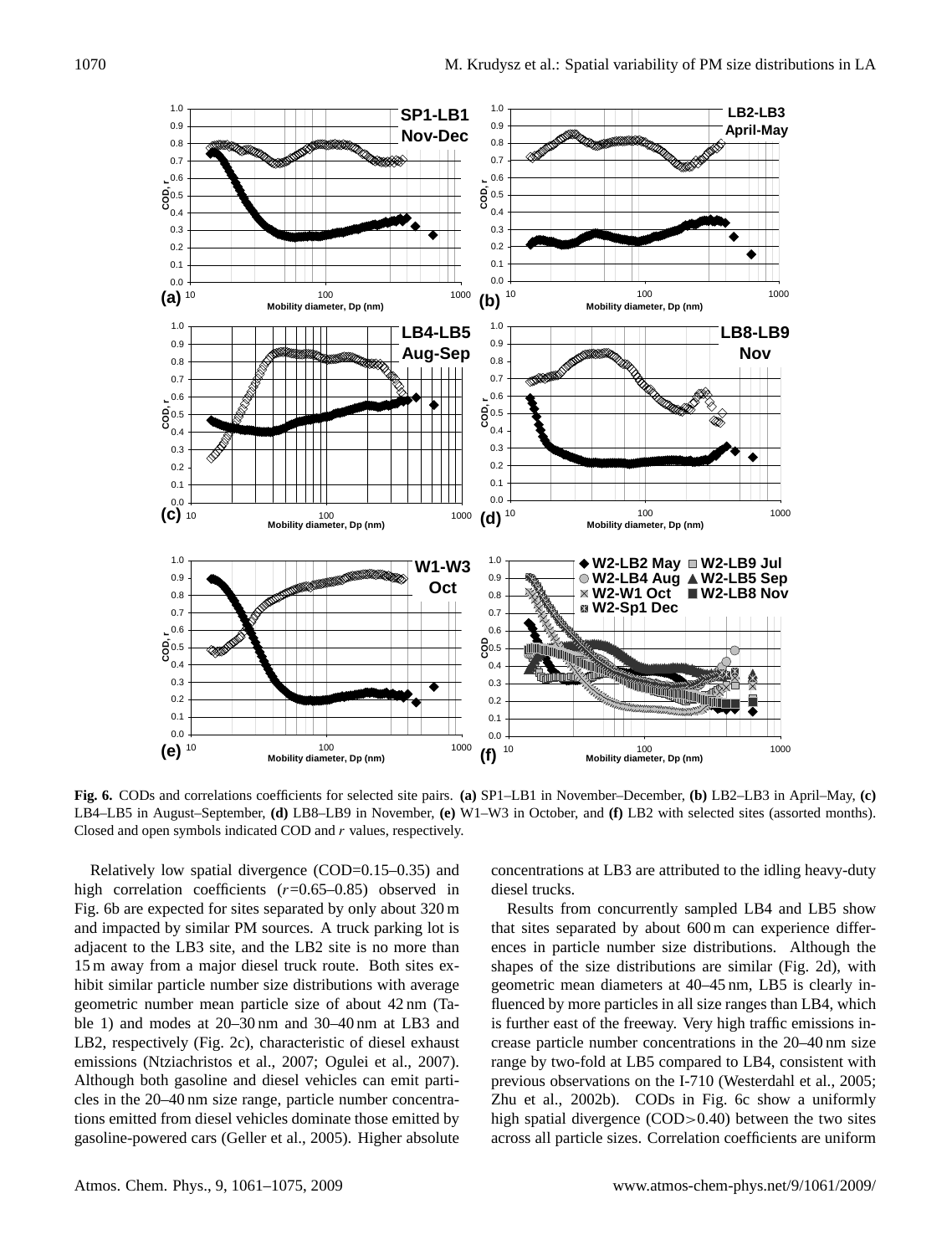at around 0.80 for particles 40–200 nm, but a much weaker relationship between the sites exists for 14–30 nm particles  $(r=0.25-0.70)$  and slightly weaker for 300–400 nm particles  $(r=0.60-0.70)$ . These results imply that although the two sites differ in their particle number concentrations, especially for accumulation mode particles, the differences are constant throughout the 2-week sampling period. Particles <40 nm are much higher in their number concentrations at LB5, but the local emission sources driving these differences affect the two sites at different times. Because LB5 is directly next to the freeway, it is constantly impacted by vehicular emissions and the turbulence induced by the freeway traffic has a large impact on the particle number concentrations. Changes in meteorological conditions will not affect particle number concentrations at LB5 to the same extend as LB4, which is not located directly next to significant UFP emission sources. As noted in earlier studies, vehicular sources vary widely in their emission characteristics and affect number size distributions to a great extent, especially further away from roadways (Harrison et al., 1999; Zhu et al., 2002b).

LB8 and LB9 are 350 m apart and both are close to numerous particle sources, including a freeway, rail, local roadways, and the ICTF serviced by diesel trucks. LB8, located about 100 m east of the SR-103 carrying up to 2000 vehicles per hour including 700 diesel vehicles, 600 of which are heavy-duty port-related trucks (Houston, 2008), has a broad mode at 20–50 nm in its size distribution (Fig. 2e). The ICTF frequently experiences substantial queuing as trucks wait to exit the freeway, thus emissions from idling and accelerating trucks impact LB8, especially during daytime hours. A distinct mode at 25 nm and a smaller mode at 60–70 nm occur at LB9 (Fig. 2f), which experiences emissions from the adjacent ICTF (the congested Willow street, which serves as the northern terminus of the Terminal Island Freeway), and rail, which passes 90 m east of the sampling site. The two larger modes observed are consistent with observations conducted 30 m and 90 m from the I-710 (Zhu et al., 2002b).

The spatial variability analysis shown in Fig. 6d illustrates heterogeneity for particles  $\langle 30 \text{ nm}$  (COD=0.25–0.6) and relatively low divergence for the larger particles (COD=0.2), consistent with the differences in the shapes of the size distributions. Comparison of these two sites illustrates that differences in absolute particle number concentrations between two sites do not have to be large to create spatial heterogeneity for particles in certain size ranges. Again, it is important to note that the variation in correlation coefficients as a function of particle size is not consistent with the variation in the CODs. Relatively moderate association exists for particles <20 nm ( $r \approx 0.70$ ), corresponding to high COD values of ≈0.3–0.6. High correlations for particles in the 30–70 nm size range ( $r \approx 0.85$ ), lower correlations for 200 nm particles  $(r \approx 0.50)$ , and a moderate association for 300 nm particles  $(r \approx 0.6)$  are all associated with persistently low COD values of about 0.20. Variability in the temporal association between the sites may arise from transient events, such as



**Fig. 7.** Diurnal patterns in CODs for selected site pairs **(a)** LB2 and LB9 in July, and **(b)** LB2 and LB5 in September.

railroad emissions at LB9 and diesel exhaust emissions from trucks idling and accelerating.

Spatial and diurnal variability result from differences in traffic patterns, especially diesel vehicles transporting goods from the ports. The extended hours of operations of the ports and truck-related facilities is driven by the success of the PierPass program, which provides incentives for cargo owners to move cargo at night and on weekends by charging a traffic mitigation fee on container movements during peak hours (PierPass, 2008). While the goal is to reduce truck traffic and pollution during peak daytime hours and to alleviate port congestion, the program could extend the hours nearby community residents are exposed to port truck traffic and UFP emissions.

Comparison of W1 and W3 sites shows an expected inverse relationship between CODs and correlation coefficients for sites that differ in their ultrafine particle number size distributions (Fig. 6e). Very high COD values of 0.90 are observed for 15 nm particles, decreasing to levels considered spatially homogeneous for particles >60 nm. In comparison to W3, W1 experiences minimal impact from vehicular emissions, and PM levels measured at that site can often be attributed to emissions from nearby port activities. The broad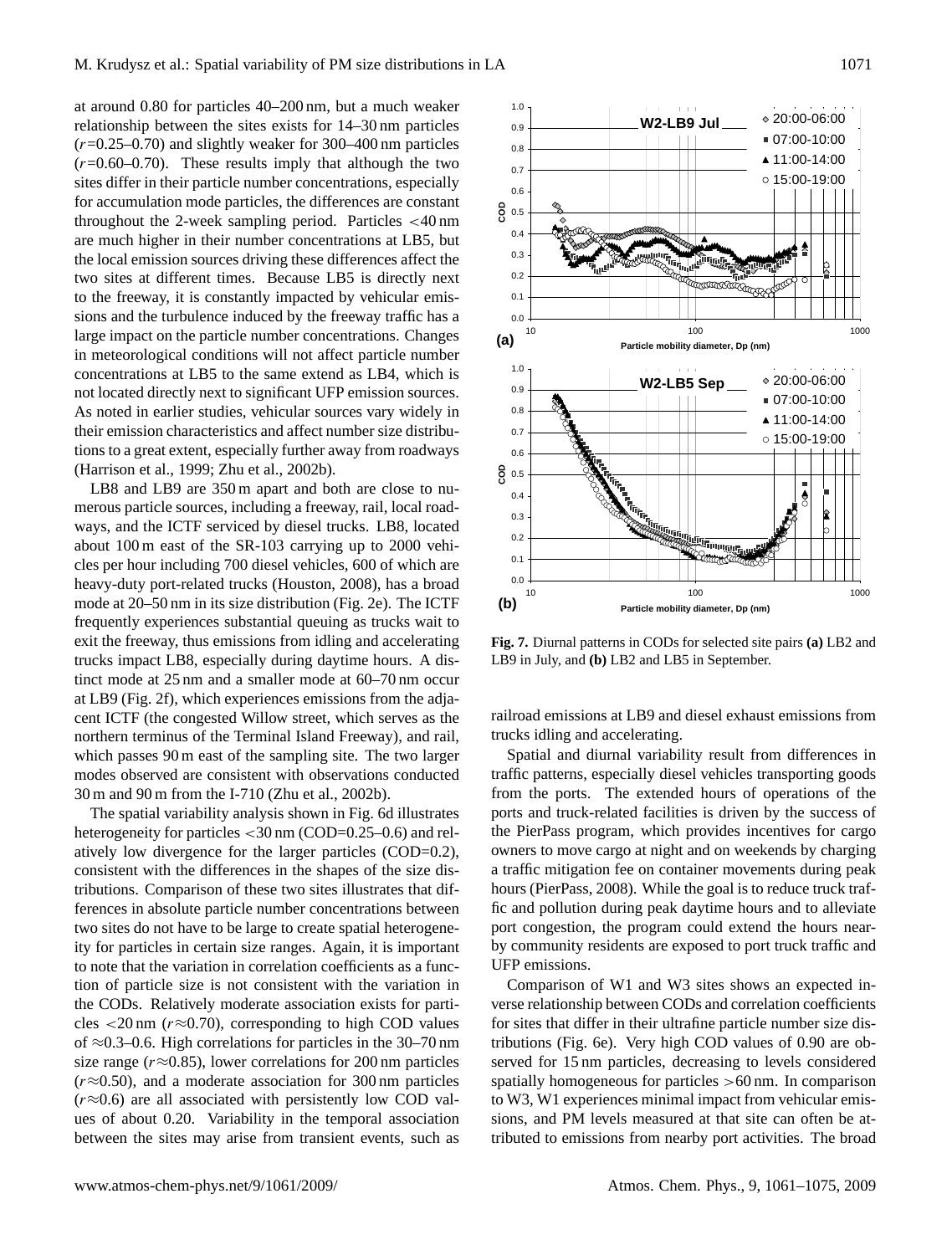mode observed in Fig. 2a and the average geometric number mean particle size of 60 nm are similar to observations conducted at nighttime in an urban environment, where a mode of 50–70 nm was associated with lack of significant emissions and particle growth due to coagulation and condensation of semi-volatile species onto pre-existing particles (Rodriguez et al., 2007). Although concentrations of particles <50 nm are very different between the two sites, the correlation coefficients for particles >100 nm show excellent temporal association ( $r \approx 0.90$ ) between the sites. Similar sources of accumulation mode PM affect the two sites.

The variation in spatial divergence as a function of particle size is illustrated in Fig. 6f. W2 is compared to 8 other locations, resulting in a range of site-specific COD values. Very high spatial heterogeneity (COD>0.80) occurs in comparison to the background SP1 and W1 sites, especially for freshly emitted particles <20 nm due to the difference in observed absolute concentrations according to a definition of COD (Turner, 2008). Lowest spatial divergence for particles <20 nm is observed by comparing W2 to LB5 and LB9, all of which are located very close to roadways with high traffic volumes, similar to the W2 site. Low spatial divergence (COD $\approx$ 0.15) occurs for particles in the 80–300 nm size range between sites W2 and W1, implying that both sites are influenced by similar sources that emit particles in all size ranges.

Spatial variability on a diurnal scale was investigated by comparing W2 to LB9 and LB5 during 4 time periods (Fig. 7a–b). COD values for the W2–LB9 site pair shows clear diurnal differences, driven by the midday and evening commute hours. An interesting pattern in COD values as a function of particle size is revealed for the 11:00–14:00 period, when the CODs are temporally resolved. Spatial divergence is moderately high and uniform (COD $\approx$ 0.30) for all particle size ranges, although some fluctuations exist. As discussed earlier, LB9 is located close to the rail and the ICTF, which may result in varying intensities of PM emissions during different times of the day. Differences in particle number concentrations are very similar regardless of the time of day when comparing W2 to LB5 (Fig. 7b). This similarity is presumably driven by the continuous PM emissions from the I-710 impacting LB5, and from the Harry Bridges Avenue close to W2. These results show that spatial variability is highly dependent on the PM sources impacting the sites and further, spatial variability can differ on a diurnal scale.

#### **4 Conclusions**

The study reported here investigated how particulate matter number concentrations from thirteen sites vary as a function of size, season, time of day, and location. PM number based size distributions in an urban environment are highly variable on temporal and spatial scales because of variations in mobile source patterns and local meteorological conditions.

Comparison of the number size distributions measured during different seasons showed that higher concentrations of particles >20 nm and overall higher total PN concentrations are observed more often during the winter season than during the spring/summer season. Diurnal profiles for sites close to major emissions sources, such as LB4 and LB5 show that minimum number concentrations occur during the nighttime hours, but maximum levels are highly dependent on the location of the sampling sites and are most likely associated with variations in local traffic patterns, as observed in other studies (Lianou et al., 2007).

The spatial variability analysis showed concentrations of smaller particles are different at each sampling site, but larger particles tend to be more uniform, in general, which may be a signal of regional aerosol. Exceptions occur on a caseby-case basis. Both COD values and correlation coefficients were investigated to determine spatial variability. Correlation analysis provides information on the overall trend in association between two sites throughout the sampling period, while COD analysis shows differences in absolute concentrations among concurrently sampled sites. The two kinds of statistical analysis, therefore, provide a more complete assessment of spatial and temporal variability. COD values ranged from 0.10 to 0.90 (LB2–LB5 and W2–SP1, respectively), with usually high to moderate spatial variability for particles <30 nm, and moderate to low divergence for larger particles. Spatial heterogeneity exists between background and source sites especially for particles  $\langle 40 \text{ nm}$  (SP1 and W2), and spatial homogeneity can be seen between geographically close sites (LB2 and LB3). Comparison of background locations showed that even sites considered clean and relatively far away from most combustion sources can exhibit vast spatial differences, especially for particles <20 nm. These differences can be seasonal and are influenced by changes in wind patterns, which in turn dictate the types of source emissions affecting particle number size distributions. These emissions include not only ships but also other diesel vehicles servicing the incoming cargo as well as auxiliary engines.

COD and correlation analyses reveal that the correlation coefficients as a function of particle size do not necessarily follow an expected inverse relationship with the COD values. While relatively moderate association may exists for some particle sizes, corresponding to high COD values, high correlation coefficients for other particle sizes can be associated with low COD values. Variability in the temporal association between the sites may arise from transient events, such as rail emissions and vehicular exhaust emissions from diesel trucks idling and accelerating. The large variation in spatial distributions as a function of particle size suggests that it is not possible to characterize a community-average concentration of particle number size distributions with only one monitoring station. To accurately determine human exposure to differently sized PM, spatial and temporal variability of PM needs to be assessed. Results presented here show that particle size distributions vary significantly on a community scale,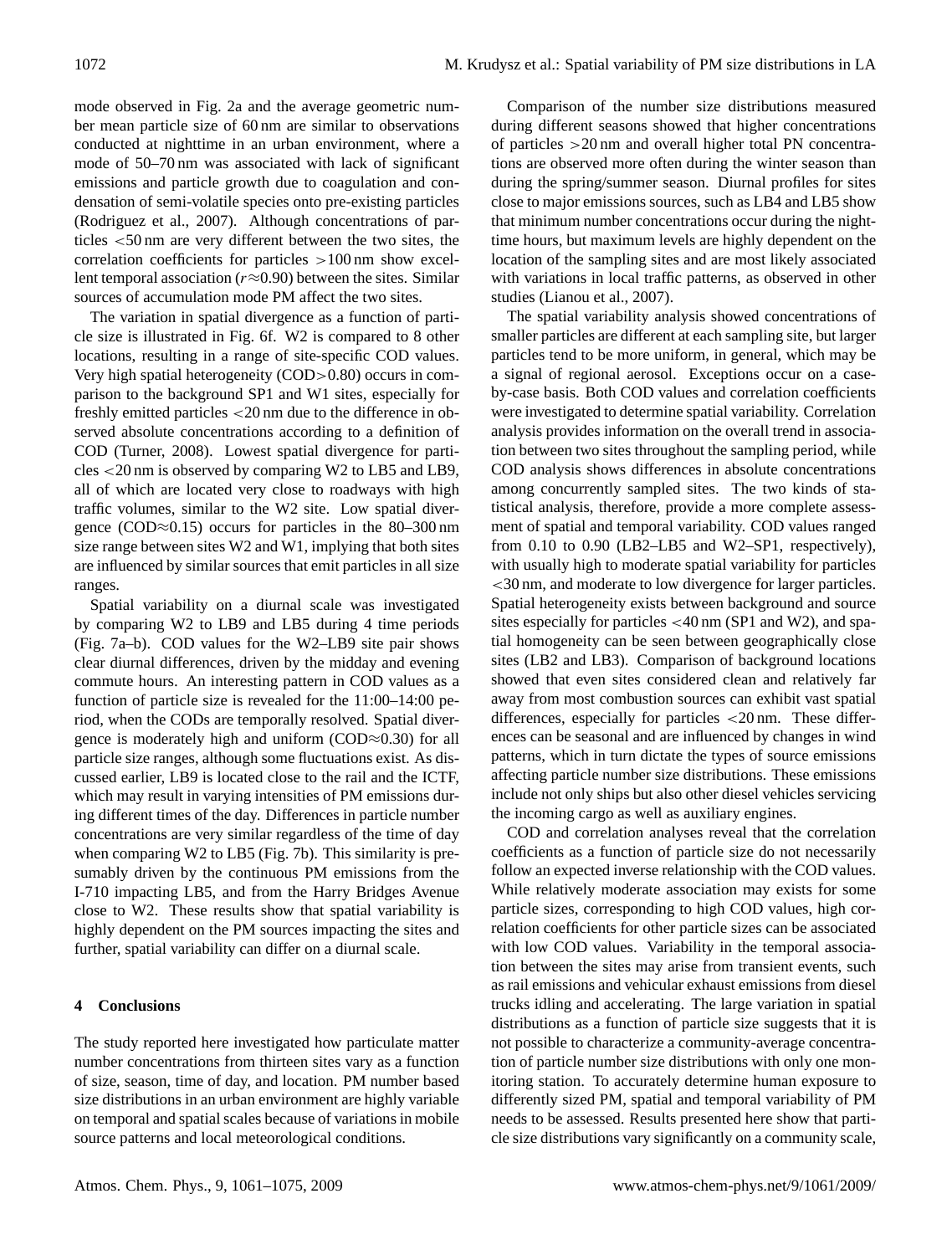and can differ depending on the season and time of day. Epidemiological studies assessing health effects related to PM exposure should not rely on only one monitoring site, but ought to use data collected from a large number of monitors located close to important UFP sources and operating during different seasons.

The large dataset obtained from this study will be used in future analysis to determine size distribution profiles of specific sources (ships, rail, diesel vehicles, port activities) using both detailed weather analysis (direction and speed), and detailed analysis of video data collected simultaneously with the SMPS observations at each site.

*Acknowledgements.* We would like to thank Payam Pakbin and Neelakshi Hudda for assistance in the field and Brigid Brett-Esborn for statistical consulting. The authors also acknowledge Pastor G. Johnson (Westside Baptist Church, Long Beach), D. Berns and D. Seymour (The Berns Company, Long Beach), D. Modha (the Long Beach Job Corps facility), C. Janocha (Superior Electrical Advertising, Long Beach), the Port of Los Angeles, the Port of Long Beach, G. Bertolin (SAIC), B. Alvarez, S. Wilson and P. Fine (SCAQMD), R. Veyna and T. Diaz (Orange County Nursery), Southern California Edison, J. Cross, J. Marquez, Battalion 6 (Los Angeles Fire Department), and A. Hricko of USC. This study was conducted as part of the multi-investigator Harbor Communities Monitoring Study (HCMS) funded by the Air Resources Board grant #05-317. Research described in this paper was supported by the Center for Occupational and Environmental Health, the National Institute of Environmental Health Sciences, the Southern California Particle Center (SCPC), funded by EPA under the STAR program through Grant RD-8324-1301-0, the Southern California Environmental Health Sciences Center (SCEHSC) grant number 5P30 ES07048, and in part by the United States Environmental Protection Agency (EPA) under the Science to Achieve Results (STAR) fellowship program grant #R832157. EPA has not officially endorsed this publication and the views expressed herein may not reflect the views of the EPA.

Edited by: K. Hämeri

#### **References**

- Geller, M. D., Sardar, S. B., Phuleria, H., Fine, P. N., and Sioutas, C.: Measurements of particle number and mass concentrations and size distributions in a tunnel environment, Environ. Sci. Technol., 39, 8653–8663, 2005.
- Harris, S. J. and Maricq, M. M.: Signature size distributions for diesel and gasoline engine exhaust particulate matter, J. Aerosol Sci., 32, 749–764, 2001.
- Harrison, R. M., Jones, M., and Collins, G.: Measurements of the physical properties of particles in the urban atmosphere, Atmos. Environ., 33, 309–321, 1999.
- Hobbs, P. V., Garrett, T. J., Ferek, R. J., Strader, S. R., Hegg, D. A., Frick, G. M., Hoppel, W. A., Gasparovic, R. F., Russell, L. M., Johnson, D. W., O'Dowd, C., Durkee, P. A., Nielsen, K. E., and Innis, G.: Emissions from ships with respect to their effects on clouds, J. Atmos. Sci., 57, 2570–2590, 2000.
- Houston, D., Krudysz, M., and Winer, A.: Diesel truck traffic in port-adjacent low-income and minority communities: Environmental justice implications of near-roadway land use conflicts, Journal of the Transportation Research Board, 2076, 38– 46, 2008.
- Hussein, T., Puustinen, A., Aalto, P. P., Mäkelä, J. M., Hämeri, K., and Kulmala, M.: Urban aerosol number size distributions, Atmos. Chem. Phys., 4, 391–411, 2004, [http://www.atmos-chem-phys.net/4/391/2004/.](http://www.atmos-chem-phys.net/4/391/2004/)
- Hussein, T., Hameri, K. A., Aalto, P. P., Paatero, P., and Kulmala, M.: Modal structure and spatial-temporal variations of urban and suburban aerosols in helsinki – finland, Atmos. Environ., 39, 1655–1668, 2005.
- Hyvarinen, A. P., Komppula, M., Engler, C., Kivekas, N., Kerminen, V. M., Dal Maso, M., Viisanen, Y., and Lihavainen, H.: Atmospheric new particle formation at uto, baltic sea 2003–2005, Tellus B, 60, 345–352, 2008.
- Isakson, J., Persson, T. A., and Lindgren, E. S.: Identification and assessment of ship emissions and their effects in the harbour of g(o)over-circleteborg, sweden, Atmos Environ, 35, 3659-3666, 2001.
- Jamriska, M., Morawska, L., Thomas, S., and He, C.: Diesel bus emissions measured in a tunnel study, Environ. Sci. Technol., 38, 6701–6709, 2004.
- Jeong, C. H., Hopke, P. K., Chalupa, D., and Utell, M.: Characteristics of nucleation and growth events of ultrafine particles measured in rochester, ny, Environ. Sci. Technol., 38, 1933–1940, 2004.
- Junker, M., Kasper, M., Roosli, M., Camenzind, M., Kunzli, N., Monn, C., Theis, G., and Braun-Fahrlander, C.: Airborne particle number profiles, particle mass distributions and particle-bound PAH concentrations within the city environment of Basel: An assessment as part of the Briska project, Atmos. Environ., 34, 3171–3181, 2000.
- Kasper, A., Aufdenblatten, S., Forss, A., Mohr, M., and Burtscher, H.: Particulate emissions from a low-speed marine diesel engine, Aerosol. Sci. Technol., 41, 24–32, 2007.
- Kerminen, V. M., Pakkanen, T. A., Makela, T., Hillamo, R. E., Sillanpaa, M., Ronkko, T., Virtanen, A., Keskinen, J., Pirjola, L., Hussein, T., and Hameri, K.: Development of particle number size distribution near a major road in helsinki during an episodic inversion situation, Atmos. Environ., 41, 1759–1767, 2007.
- Ketzel, M., Wåhlin, P., Kristensson, A., Swietlicki, E., Berkowicz, R., Nielsen, O. J., and Palmgren, F.: Particle size distribution and particle mass measurements at urban, near-city and rural level in the Copenhagen area and Southern Sweden, Atmos. Chem. Phys., 4, 281–292, 2004,

[http://www.atmos-chem-phys.net/4/281/2004/.](http://www.atmos-chem-phys.net/4/281/2004/)

- Keywood, M. D., Ayers, G. P., Gras, J. L., Gillett, R. W., and Cohen, D. D.: Relationships between size segregated mass concentration data and ultrafine particle number concentrations in urban areas, Atmos. Environ., 33, 2907–2913, 1999.
- Kim, C. S. and Jaques, P. A.: Respiratory dose of inhaled ultrafine particles in healthy adults, Philos. T. Roy. Soc. A, 358, 2693– 2705, 2000.
- Lehmann, U., Mohr, M., Schweizer, T., and Rutter, J.: Number size distribution of particulate emissions of heavy-duty engines in real world test cycles, Atmos. Environ., 37, 5247–5259, 2003.
- Lianou, M., Chalbot, M. C., Kotronarou, A., Kavouras, I. G.,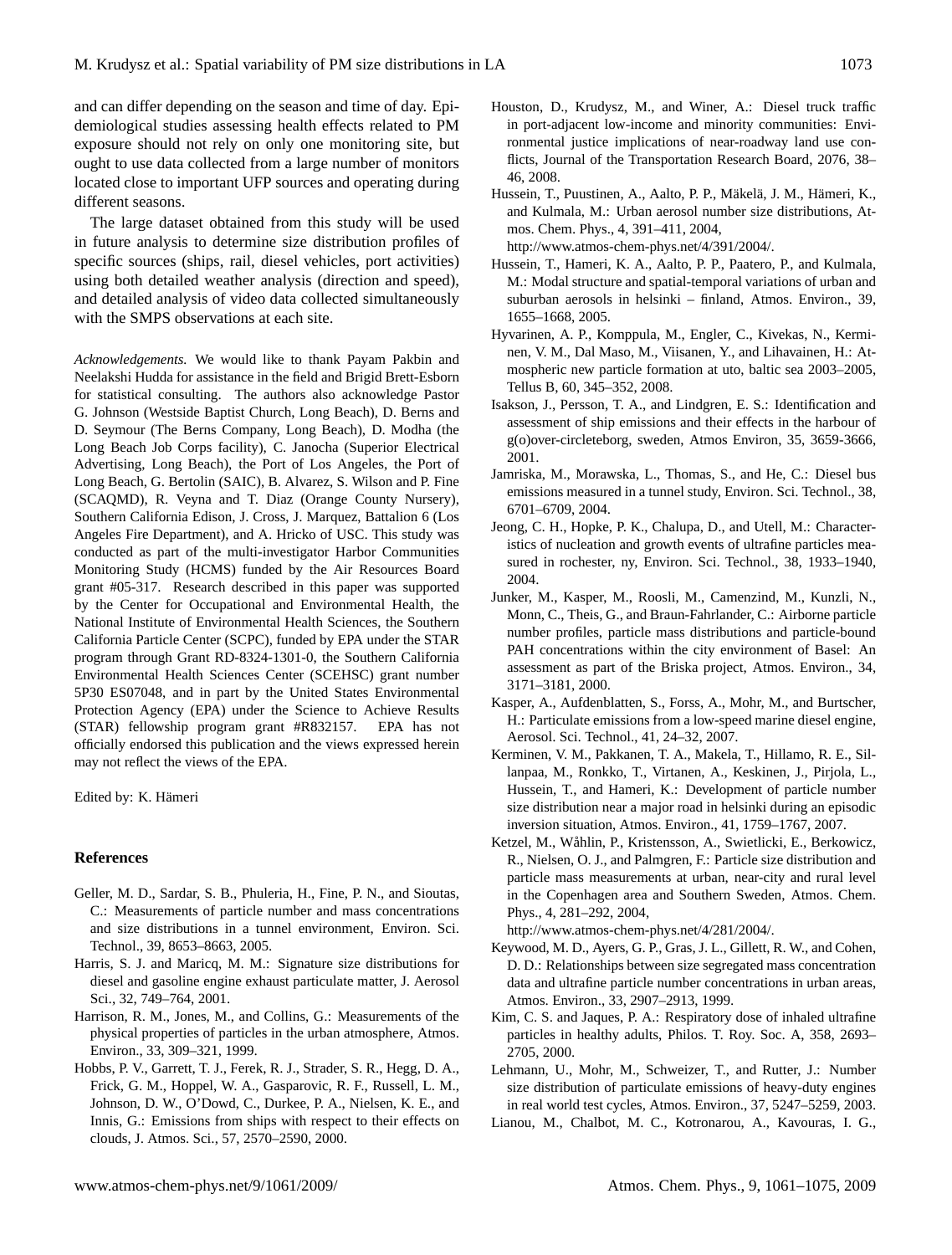Karakatsani, A., Katsouyanni, K., Puustinnen, A., Hameri, K., Vallius, M., Pekkanen, J., Meddings, C., Harrison, R. M., Thomas, S., Ayres, J. G., ten Brink, H., Kos, G., Meliefste, K., de Hartog, J. J., and Hoek, G.: Dependence of home outdoor particulate mass and number concentrations on residential and traffic features in urban areas, J. Air Waste Manage., 57, 1507–1517, 2007.

- Lin, P., Hu, M., Wu, Z., Niu, Y., and Zhu, T.: Marine aerosol size distributions in the springtime over china adjacent seas, Atmos. Environ., 41, 6784–6796, 2007.
- Maguhn, J., Karg, E., Kettrup, A., and Zimmermann, R.: On-line analysis of the size distribution of fine and ultrafine aerosol particles in flue and stack gas of a municipal waste incineration plant: Effects of dynamic process control measures and emission reduction devices, Environ. Sci. Technol., 37, 4761–4770, 2003.
- Mejía, J. F., Morawska, L., and Mengersen, K.: Spatial variation in particle number size distributions in a large metropolitan area, Atmos. Chem. Phys., 8, 1127–1138, 2008,

[http://www.atmos-chem-phys.net/8/1127/2008/.](http://www.atmos-chem-phys.net/8/1127/2008/)

- Mercer Management Consulting: San Pedro Bay Ports Cargo Forecast Update, New York, 2001.
- Monn, C.: Exposure assessment of air pollutants: A review on spatial heterogeneity and indoor/outdoor/personal exposure to suspended particulate matter, nitrogen dioxide and ozone, Atmos. Environ., 35, 1–32, 2001.
- Moore, K., Krudysz, M. A., Pakbin, P., Hudda, N., and Sioutas, C.: Intra-community variability in total particle number concentrations in the San Pedro Harbor area (Los Angeles, California), Aerosol Sci. Technol., in press, 2009.
- Morawska, L. and Zhang, J. J.: Combustion sources of particles. 1. Health relevance and source signatures, Chemosphere, 49, 1045– 1058, 2002.
- Morawska, L., Johnson, G. R., He, C., Ayoko, G. A., Lim, M. C. H., Swanson, C., Ristovski, Z. D., and Moore, M.: Particle number emissions and source signatures of an industrial facility, Environ. Sci. Technol., 40, 803–814, 2006.
- Morawska, L., Ristovski, Z. D., Johnson, G. R., Jayaratne, E. R., and Mengersen, K.: Novel method for on-road emission factor measurements using a plume capture trailer, Environ. Sci. Technol., 41, 574–579, 2007.
- Ntziachristos, L., Ning, Z., Geller, M. D., and Sioutas, C.: Particle concentration and characteristics near a major freeway with heavy-duty diesel traffic, Environ. Sci. Technol., 41, 2223–2230, 2007.
- Ogulei, D., Hopke, P. K., Ferro, A. R., and Jaques, P. A.: Factor analysis of submicron particle size distributions near a major united states-canada trade bridge, J. Air Waste Manage., 57, 190–203, 2007.
- Petzold, A., Hasselbach, J., Lauer, P., Baumann, R., Franke, K., Gurk, C., Schlager, H., and Weingartner, E.: Experimental studies on particle emissions from cruising ship, their characteristic properties, transformation and atmospheric lifetime in the marine boundary layer, Atmos. Chem. Phys., 8, 2387–2403, 2008, [http://www.atmos-chem-phys.net/8/2387/2008/.](http://www.atmos-chem-phys.net/8/2387/2008/)
- Pierpass program: [http://www.pierpass.org/,](http://www.pierpass.org/) access: 5 February 2009, 2008.
- Port of Long Beach port statistics: Port of Long Beach, Long Beach, [http://www.polb.com/about/port](http://www.polb.com/about/port_stats/default.asp.) stats/default.asp., access: 5 February 2009, 2007.
- Port of Los Angeles port statistics facts & figures: Port of Los Angeles, Los Angeles, CA, [http://www.portoflosangeles.org/stats/](http://www.portoflosangeles.org/stats/stats_2007.htm) stats [2007.htm,](http://www.portoflosangeles.org/stats/stats_2007.htm) access: 5 February 2009, 2007.
- Puustinen, A., Hameri, K., Pekkanen, J., Kulmala, M., De Hartog, J., Meliefste, K., Ten Brink, H., Kos, G., Katsouyanni, K., Karakatsani, A., Kotronarou, A., Kavouras, I., Meddings, C., Thomas, S., Harrison, R., Ayres, J. G., Van der Zee, S., and Hoek, G.: Spatial variation of particle number and mass over four european cities, Atmos. Environ., 41, 6622–6636, 2007.
- Ristovski, Z. D., Morawska, L., Bofinger, N. D., and Hitchins, J.: Submicrometer and supermicrometer particulate emission from spark ignition vehicles, Environ. Sci. Technol., 32, 3845–3852, 1998.
- Robert, M. A., Kleeman, M. J., and Jakober, C. A.: Size and composition distributions of particulate matter emissions: Part 2 – heavy-duty diesel vehicles, J. Air Waste Manage., 57, 1429– 1438, 2007.
- Rodríguez, S., Van Dingenen, R., Putaud, J.-P., Dell'Acqua, A., Pey, J., Querol, X., Alastuey, A., Chenery, S., Ho, K.-F., Harrison, R., Tardivo, R., Scarnato, B., and Gemelli, V.: A study on the relationship between mass concentrations, chemistry and number size distribution of urban fine aerosols in Milan, Barcelona and London, Atmos. Chem. Phys., 7, 2217–2232, 2007,

[http://www.atmos-chem-phys.net/7/2217/2007/.](http://www.atmos-chem-phys.net/7/2217/2007/)

- Ronkko, T., Virtanen, A., Vaaraslahti, K., Keskinen, J., Pirjola, L., and Lappi, M.: Effect of dilution conditions and driving parameters on nucleation mode particles in diesel exhaust: Laboratory and on-road study, Atmos. Environ., 40, 2893–2901, 2006.
- Ronkko, T., Virtanen, A., Kannosto, J., Keskinen, J., Lappi, M., and Pirjola, L.: Nucleation mode particles with a nonvolatile core in the exhaust of a heavy duty diesel vehicle, Environ. Sci. Technol., 41, 6384–6389, 2007.
- Rosenbohm, E., Vogt, R., Scheer, V., Nielsen, O. J., Dreiseidler, A., Baumbach, G., Imhof, D., Baltensperger, U., Fuchs, J., and Jaeschke, W.: Particulate size distributions and mass measured at a motorway during the bab ii campaign, Atmos. Environ., 39, 5696-5709, 2005.
- Singh, M., Bowers, K., and Sioutas, C.: Seasonal and spatial trends in particle number concentrations and size distributions at the children's health study sites in southern california, J. Expo. Sci. Env. Epid., 16, 3–18, 2006.
- Su, D. S., Muller, J. O., Jentoft, R. E., Rothe, D., Jacob, E., and Schlogl, R.: Fullerene-like soot from euroiv diesel engine: Consequences for catalytic automotive pollution control, Top. Catal., 30–31, 241–245, 2004.
- Turner, J. R. and Allen, D. T. : Transport of atmospheric fine particulate matter: Part 2 – findings from recent field programs on the intraurban variability in fine particulate matte, J. Air Waste Manage., 58, 196–215, 2008.
- Weijers, E. P., Khlystov, A. Y., Kos, G. P. A., and Erisman, J. W.: Variability of particulate matter concentrations along roads and motorways determined by a moving measurement unit, Atmos. Environ., 38, 2993–3002, 2004.
- Westerdahl, D., Fruin, S., Sax, T., Fine, P. M., and Sioutas, C.: Mobile platform measurements of ultrafine particles and associated pollutant concentrations on freeways and residential streets in los angeles, Atmos. Environ., 39, 3597–3610, 2005.
- Wilson, J. G., Kingham, S., Pearce, J., and Sturman, A. P.: A review